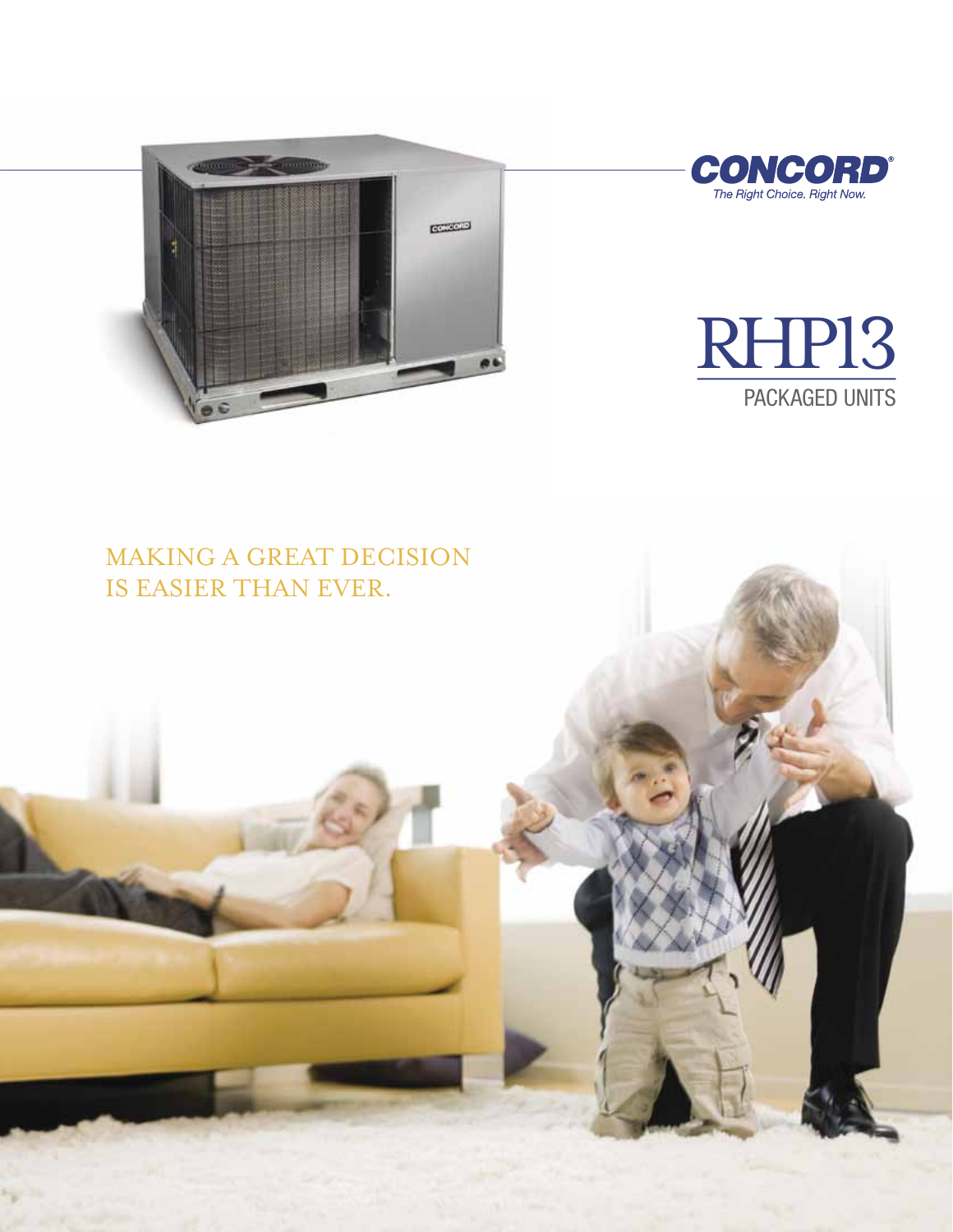## Built for your peace of mind.

From its rugged protective cabinet to its heavy-duty scroll compressor, the RHP13 is made to stand up to every kind of weather, and deliver dependable operation season after season.

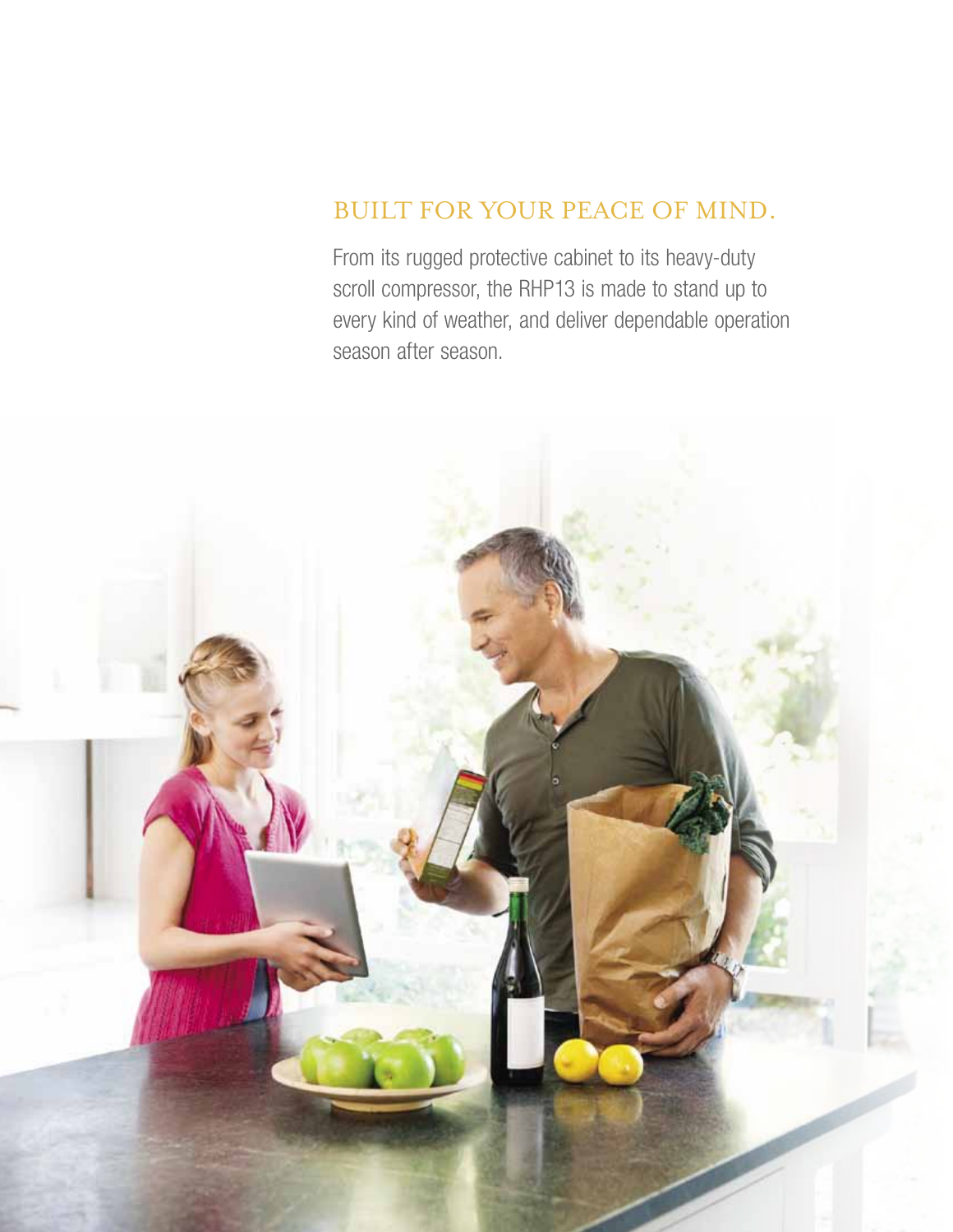

### Some decisions are tough. This one isn't.

When you consider Concord™ systems, quality and value are givens. You're getting peace of mind with great features and smart designs that squeeze more efficiency out of every energy dollar. And best of all, you get it right now.

#### The flexibility of a heat pump, with the convenience of a packaged unit.

The RHP13 delivers a comprehensive, smart, reliable solution to home heating and cooling. Tough construction means it will continue to work hard, season after season, while helping you remain energy efficient every day of the year.

#### Built for efficiency.

With a Seasonal Energy Efficiency Ratio (SEER) of 13 and a Heating Seasonal Performance Factor (HSPF) of 7.7, the RHP13 delivers energy efficiency that meets or exceeds government standards, while keeping you comfortable in any weather.

#### Peace of mind feels pretty good.

The Concord RHP13 is designed to make you feel good in every way. And once you've registered your equipment, you'll enjoy the confidence of a full ten years of protection on the compressor and other parts. So sit back and relax. You have a Concord.